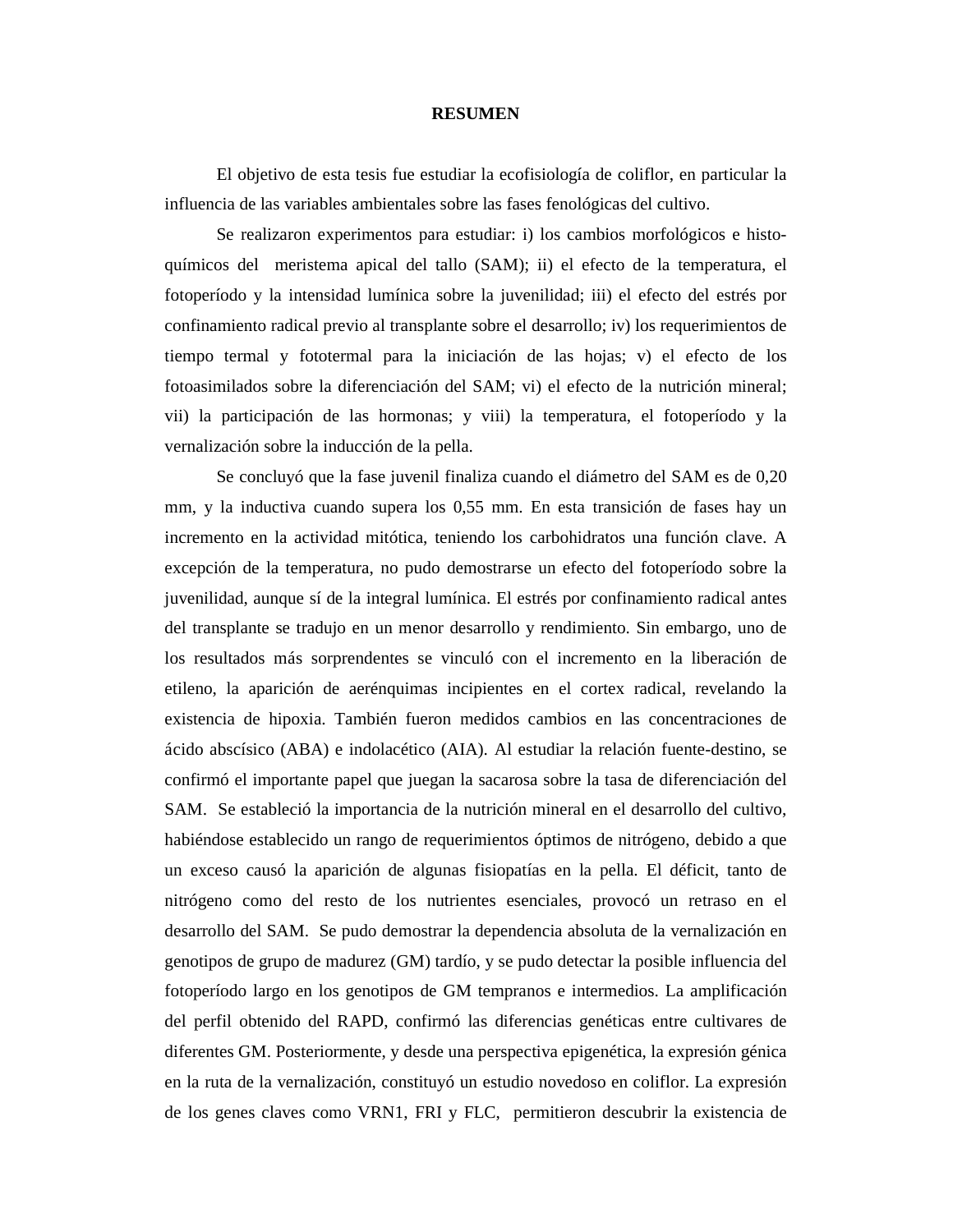mecanismos diferentes de inducción de la pella en coliflores de diferentes GM, confirmando los resultados de los experimentos anteriores.

Finalmente, las variables estudiadas se relacionaron mediante un diagrama de Forrester, a partir de los efectos medidos sobre el crecimiento, desarrollo, reparto y configuración del cultivo. Este diagrama, puede constituir la base para la formulación de nuevas hipótesis, como asimismo el punto de partida para la formulación de un modelo matemático predictivo de la ecofisiología del cultivo.

*Palabras claves*: *Brassicaceae*; desarrollo; vernalización; fotoperíodo; nutrición mineral; fotoasimilados.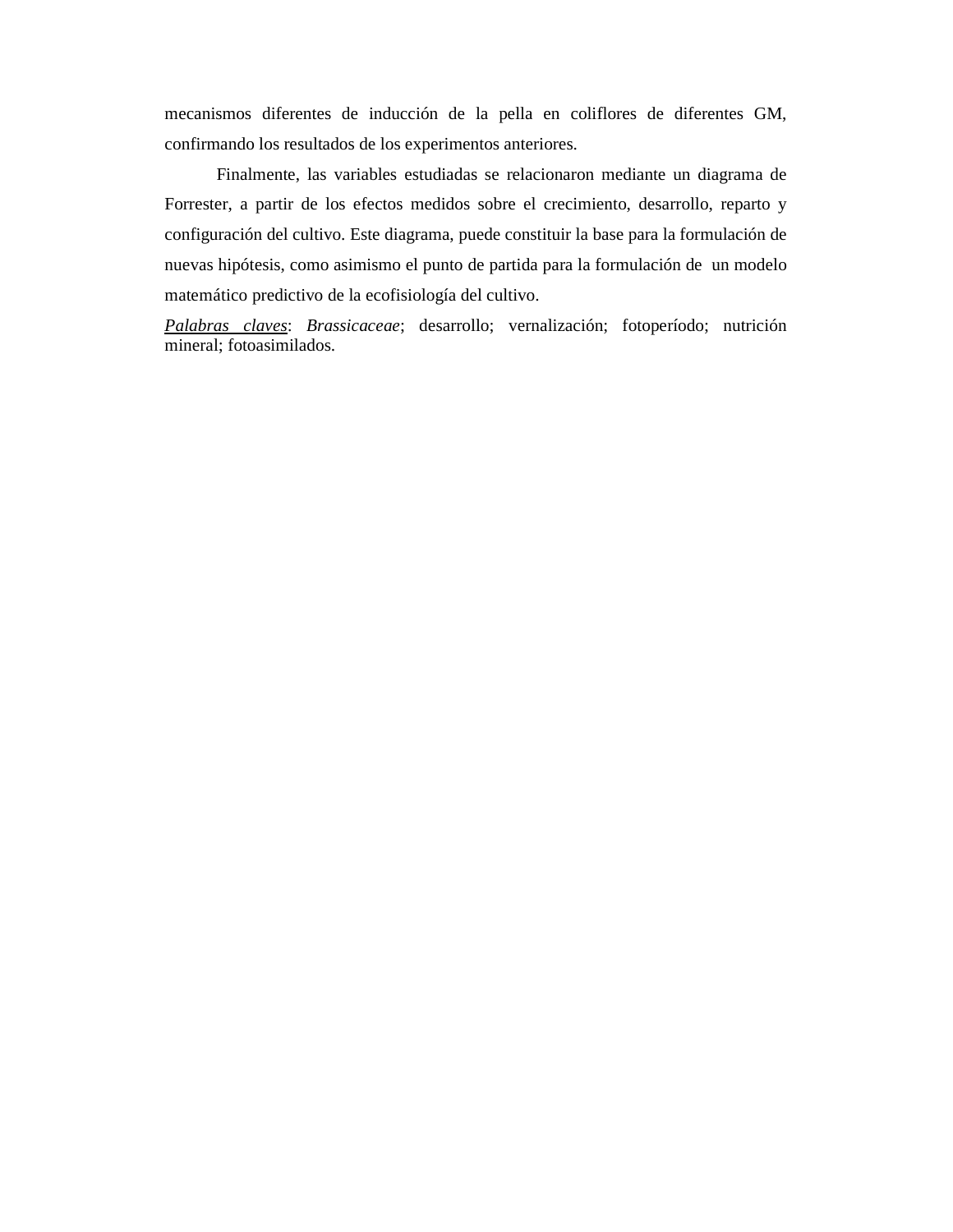## **ABSTRACT**

The purpose of this thesis was to study the ecophysiology of cauliflower, in particular the influence of environmental variables on crop phenological stages.

Experiments were conducted to study: i) the morphological and histo-chemical changes of the shoot apical meristem (SAM), ii) the effect of temperature, photoperiod and light intensity on the juvenility; iii) the effect of root-restriction stress before transplanting on the crop development iv) the requirements of thermal and photothermal time for the leaf initiation; v) the effect of the photoassimilates on differentiation SAM vi) the effect of mineral nutrition; vii) the plant hormones, and viii) the temperature, photoperiod and vernalization on the curd induction.

It was concluded that the juvenile phase ends when the SAM diameter reaches 0.20 mm, and the inductive phase when when exceeds 0.55 mm. In this transition phase there is increased mitotic activity, taking a key role the carbohydrates. With the exception of temperature and integral light, no effect of photoperiod on the juvenility was found. The root-restriction stress before transplantation resulted in a lower development and yield. However, one of the most surprising results was associated with increased release of ethylene, and the aerenchyma formation in root cortex, revealing a phenomenon of hypoxia. Changes of abscisic acid (ABA) and indoleacetic acid (IAA) concentrations were also measured. The experiments of the source-sink relationship, confirmed the important role of sucrose on the differentiation rate of SAM. It was noted the importance of mineral nutrition on crop development, having established an optimum range of nitrogen requirements, because an excess caused the appearance of some disorder in the curd. The deficit of both nitrogen and other essential nutrients caused a delay in the development of SAM. It was demonstrated the absolute dependence of vernalization in maturity group genotypes (GM) late and could detect the possible influence of long photoperiod in GM genotypes early and intermediate. The amplification of the RAPD profile obtained confirmed the genetic differences between cultivars of different GM. An original contribution related to the expression of vernalization genes in this specie was made. The expression of key genes as VRN1, FRI and FLC, have uncovered the existence of different mechanisms of induction of genotypes of different GM, confirming the results of previous experiments. Finally, the